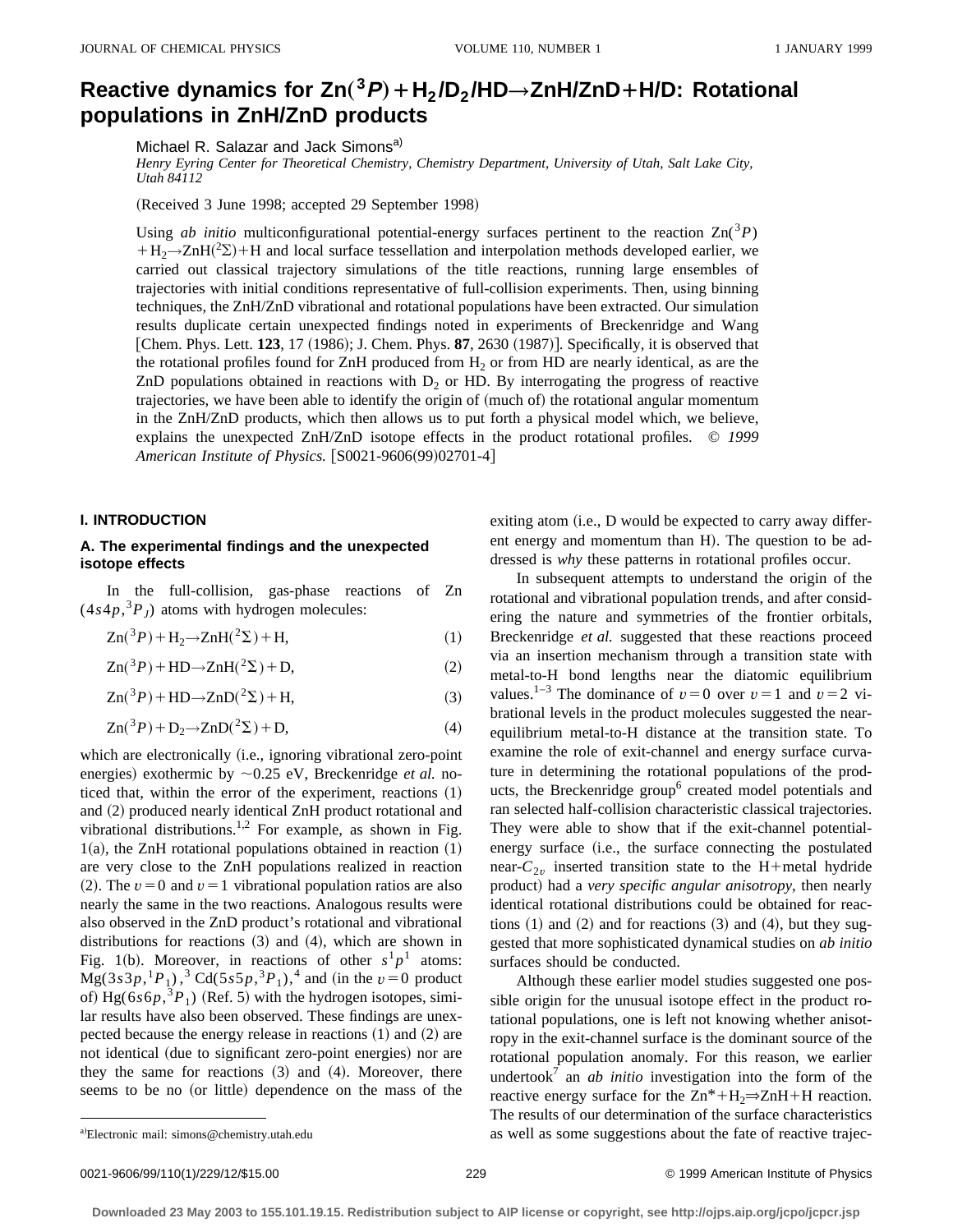

FIG. 1. (a) Product vibrational and rotational populations for ZnH produced from  $H<sub>2</sub>$  (open) and from HD (filled). (b) Product vibrational and rotational populations for ZnD produced from  $D_2$  (open) and from HD (filled).

tories on that surface are detailed in Ref. 7. In the present work, we extend these studies to examine in detail large swarms of classical trajectories in an attempt to simulate the product rotational populations and thus, by interrogating reactive trajectories, to determine the origin of the unexpected ZnD/ZnH rotational populations.

# **B.** Our earlier study of the energy surface for  $\text{Zn}(^{3}P)$  $+ H_2/D_2 / HD$

For the  $\text{Zn}^*$  reaction, we earlier identified,<sup>7</sup> using *ab initio* methods and reaction path following techniques, the reaction pathway that leads from  $\text{Zn}^*+\text{H}_2$  reactants, through an insertive near- $C_{2v}$  transition state and onward to groundstate  $\text{ZnH}(X^2\Sigma) + H$  products. We also calculated and fit, using local tessellation methods,<sup>8</sup> the *ab initio* potentialenergy surface<sup>7</sup> (PES) for this reaction. In that earlier investigation, the  ${}^{3}B_2$  entrance-channel PES, in which the Zn  $4p$ orbital is parallel to the H–H bond axis, was proposed to be the reactive component of the <sup>3</sup>P Zn+H<sub>2</sub> surfaces. The <sup>3</sup>A<sub>1</sub> and  ${}^{3}B_{1}$  components are not reactive because they direct the Zn 4*p* orbital toward and perpendicular to the H–H bond axis, respectively. The former gives rise to a repulsive surface and the latter produces a surface that correlates to an excited (2.9 eV higher) <sup>2</sup> $\Pi$  state of ZnH rather than to the <sup>2</sup> $\Sigma$ ground state. Finally, in Ref. 7 it was suggested that flux initially on the  ${}^{3}B_2$  surface undergoes second-order Jahn– Teller coupling with a higher-lying  ${}^{3}A_{1}$  state in which the asymmetric distortion mode of  $b_2$  symmetry is involved, thereby distorting away from  $C_{2v}$  symmetry and proceeding onward to ground-state products on the  $3A'$  exit-channel PES. The geometries on the PES where this instability occurs defines the transition state connecting the entrance and exit channels. The atomic orbital basis sets, the results of calibrating our computed energies against known experimental data, and other methodological details are given in Ref. 7.

# **C. The present work's approach to the isotope effect issue**

Given knowledge of the reactive *ab initio* PES at  $\sim$ 1400 different geometries on the entrance channel (i.e., for geometries connecting  $\text{Zn}^*+\text{H}_2$  to the inserted region) and at  $\sim$  6300 geometries on the exit channel (i.e., from the inserted region to  $ZnH+H$ ), and using the local energy tessellation and interpolation methodology developed by Salazar and  $Bell^8$  and reviewed briefly below, it has been possible to carry out a full three-dimensional (3D) trajectory simulation of reactions  $(1)$ – $(4)$ . Specifically, by employing initial conditions reflective of the experimental conditions, we have followed many  $({\sim}60\,000$  for each reaction) classical trajectories and determined, via binning techniques, final rotational and vibrational populations of the ZnH and ZnD products. By following the courses of many such trajectories, we believe we have identified the primary sources of the products' rotational angular momentum and that we now have an understanding of the unusual ZnD/ZnH results observed in the experiments discussed above.

The outline of the remainder of this paper is as follows: Sec. II provides a brief overview of the PES tessellation and interpolation methodology employed for our simulations of reactions  $(1)$ – $(4)$ . Section III defines the coordinates used in the entrance- and exit-channel dynamics, describes the potential-energy surfaces in both regions, how the entrance and exit channels are connected at the seam where secondorder Jahn–Teller coupling between the  ${}^{3}B_{2}$  and  ${}^{3}A_{1}$  surfaces is strongest. Section IV describes the initial conditions representative of the experiment performed by Breckenridge *et al.* Contained in Sec. V is a sample trajectory that we found to be representative of the vast majority of reactive trajectories, our simulated rotational population data, and our analysis of the results of these simulations, including our explanation of the novel ZnD/ZnH rotational populations. Concluding the paper is Sec. VI.

### **II. REVIEW OF SURFACE TESSELLATION AND INTERPOLATION METHODS**

The tessellation and interpolation methodology developed in Ref. 8 has been used to generate a local piecewise description of the  ${}^{3}B_2$  PES in a form especially useful for classical trajectory propagations because the forces, computed as gradients of the PES, are continuous within each local region and across neighboring regions. There are three ingredients to this scheme: tessellation of the coordinate space used to describe the reacting species, interpolation of the energy (and its derivatives) within and across local tes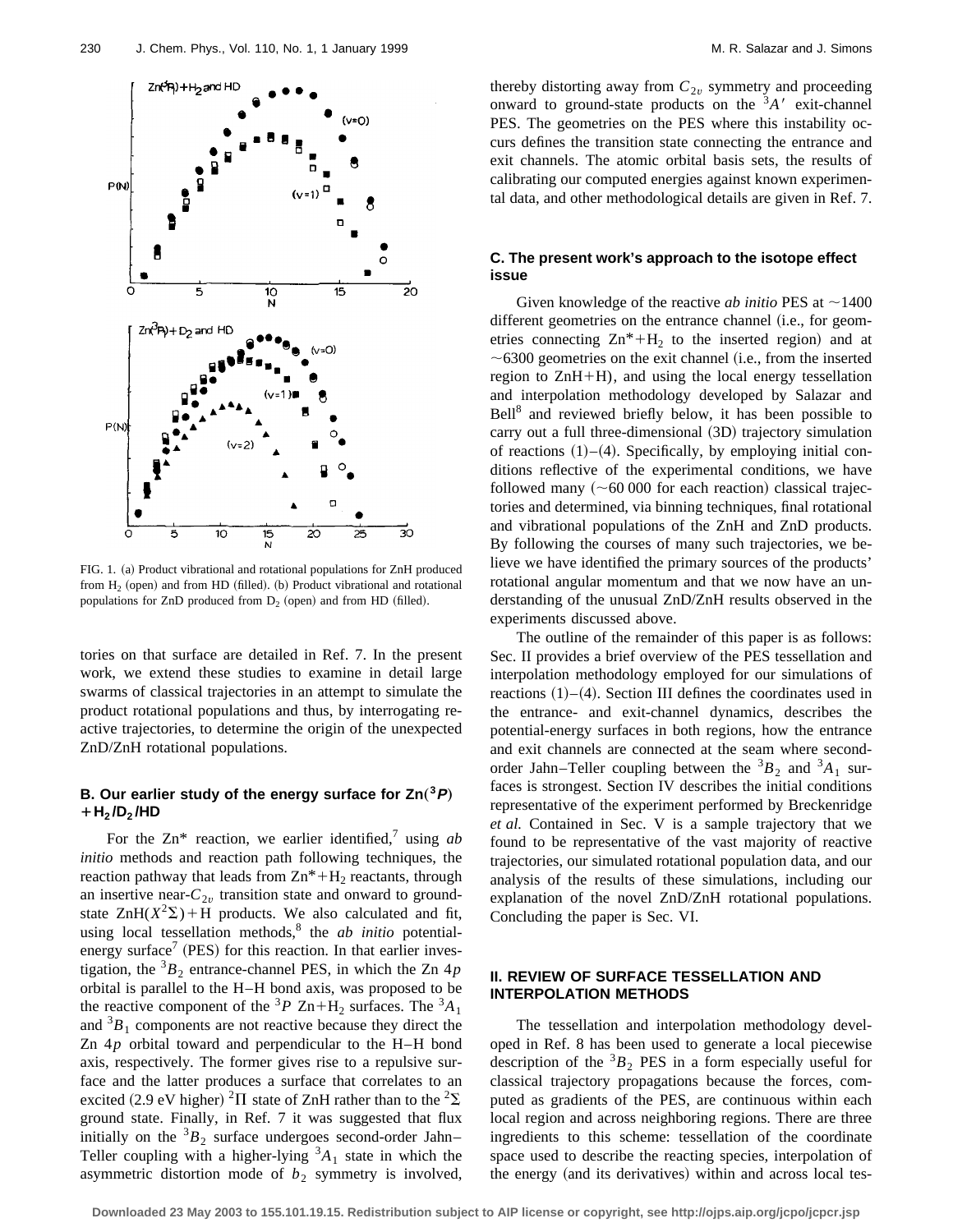sellated regions, and approximation of energy gradients at the points where energies are known but analytical gradients are not available.

#### **A. Tessellation of the energy surface**

In the present study, we describe the entrance and exit channels in terms of two Jacobi coordinates, the domain of which we divide into simplices, and a third Jacobi coordinate whose influence on the PES we represent in analytical form. In two dimensions  $(2D)$  the simplices are triangles. Because a given 2D domain will admit to many different triangulations, an optimum triangulation $8$  is used which attempts to minimize the number of triangles with one very small internal angle because such regions cover little area. One convenient method of facilitating this, as put forth in Ref. 8, involves tessellating with barycentric coordinates and employing a so-called sphere test<sup>9</sup> to distinguish between competing triangulations. The barycentric coordinates (*bi*) of a point  $x_4$ ,  $y_4$  within a 2D domain are computed by solving the following set of linear equations:

$$
\begin{bmatrix} 1 & 1 & 1 \ x_1 & x_2 & x_3 \ y_1 & y_2 & y_3 \end{bmatrix} \begin{bmatrix} b_1 \ b_2 \ b_3 \end{bmatrix} = \begin{bmatrix} 1 \ x_4 \ y_4 \end{bmatrix},
$$
 (5)

where the  $x_i$ 's and  $y_i$ 's ( $i=1,2,3$ ) are the *x* and *y* coordinates of the three vertices of the triangle that make up the domain of the 2D surface. In the present study, the entrance-channel surface was divided into  $\sim$ 2600 triangles and each "slice" of the exit-channel surface (see Sec. III B for details) was divided into  $\sim$ 1300 triangles.

# **B. Interpolation of the energy within and across regions**

Given the tessellated domain of the PES (i.e., a set of vertex or node points  $\{x_i, y_i\}$  as well as knowledge about which triangles these points lie on), along with the energies  ${E_i}$  and gradients  ${g_i}$  at the nodes of this tessellated PES, one may interpolate the energy and gradients anywhere within the domain. This energy and gradient interpolation used in the present work is the Clough–Tocher interpolant  $(CT)$  examined in detail in Ref. 8. The CT interpolant<sup>10</sup> expresses the energy *E* at a point  $P=x, y$  within any particular triangle in terms of the barycentric coordinates  ${b_i}$  of that point determined as described above.

$$
E(P) = \sum_{i+j+k+l=3} \frac{3!}{i!j!k!l!} c_{ijkl} b_1^i b_2^j b_3^k b_4^l.
$$

The particular choice of the coefficients  ${c_{i,i,k,l}}$  given in Ref. 8 that defines the CT interpolant insures the continuity of the energy and its gradients within any triangle and across the boundaries of neighboring triangles and, therefore, total energy and momentum will be conserved when such an interpolant is employed.

# **C. Node gradient approximation if analytical gradients are not available**

Since solving the equations for the  ${c_{i,i,k,l}}$  coefficients of the CT interpolant necessitates knowing the energies *and gradients* at each triangle node, and because it is quite possible that one will not have access to the *ab initio* gradients at all such points, a method for generating approximate gradients at the nodes is needed. The hyperbolic multiquadric method  $(MUL)$  has proved to be particularly useful<sup>8</sup> in this endeavor. The 2D MUL<sup>11</sup> approximates the energy  $E_i$  at a point  $x_i, y_i$  as

$$
E_j(x_j, y_j) = \sum_{i=1}^K c_i \sqrt{d_{ji}^2(x_{j,i}, y_{j,i}) + r},
$$
\n(6)

where

$$
d_{ji}^{2}(x_{j,i}, y_{j,i}) = (x_{j} - x_{i})^{2} + (y_{j} - y_{i})^{2},
$$

is the square of the distance from the point  $(x_i, y_j)$  where the energy is needed to the point  $(x_i, y_i)$  where the energy is known and  $r$  is a "range parameter" that controls the distance over which data influences the approximation (see Ref. 8 for further discussion). The coefficients  ${c_i}$  are determined by using Eq. (6) at the *K* nearest-node points  $\{x_k, y_k\}$ where the energies  $E_k$  are known and solving the  $K \times K$  set of linear equations:

$$
\begin{bmatrix}\n\sqrt{d_{11}^2 + r} & \sqrt{d_{1k}^2 + r} \\
\vdots & \ddots & \vdots \\
\sqrt{d_{k1}^2 + r} & \sqrt{d_{k1}^2 + r}\n\end{bmatrix}\n\begin{bmatrix}\nc_1 \\
\vdots \\
c_k\n\end{bmatrix}\n=\n\begin{bmatrix}\nE_1 \\
\vdots \\
E_k\n\end{bmatrix}.
$$

The resultant  ${c_k}$  coefficients are then used, by differentiating Eq.  $(6)$  to obtain expressions for the desired gradients, to evaluate  $\partial E/\partial x$  and  $\partial E/\partial y$  at the node point  $(x_1, y_1)$ , thus obtaining the needed gradient values.

# **III. THE REACTIVE <sup>3</sup>B<sup>2</sup> POTENTIAL-ENERGY SURFACE**

## **A. Coordinates used in the entrance and exit channels**

We have chosen to use the conventional Jacobi coordinates for both the entrance- and exit-channel components of our study. These coordinates on the entrance channel are the  $H - H'$  distance *r*, the Zn to center of mass of  $H - H'$  distance *R*, and the angle  $\theta$  between the **r** and **R** vectors. On the exit channel, they are  $\tau$  the Zn–*H'* distance,  $\rho$  the *H* to center of mass of  $\text{Zn}-H'$  distance, and  $\phi$  the angle between  $\tau$  and  $\rho$ . The angles  $\alpha$  and  $\beta$  give the polar coordinates of **R** and **r**, respectively, and  $\Delta$  and  $\gamma$  give the polar coordinates of  $\tau$  and  $\rho$ , respectively. Finally, the intervector angles, which the potential depends on, are related to the laboratory-fixed polar coordinate angles by  $\theta = \alpha + \beta$  and  $\phi = \Delta + \gamma$ .

The time evolution of the angle coordinates  $\alpha$  and  $\beta$  (or  $\Delta$  and  $\gamma$ ) are not independent since the *z* component (i.e., the out-of-plane component) of the angular momentum,

$$
L_z = \tilde{m}R^2\dot{\alpha} - \mu r^2 \dot{\beta} = P_\alpha - P_\beta,
$$

is a conserved quantity. Hence, it is possible to express the dynamics, for example, on the entrance channel, in terms of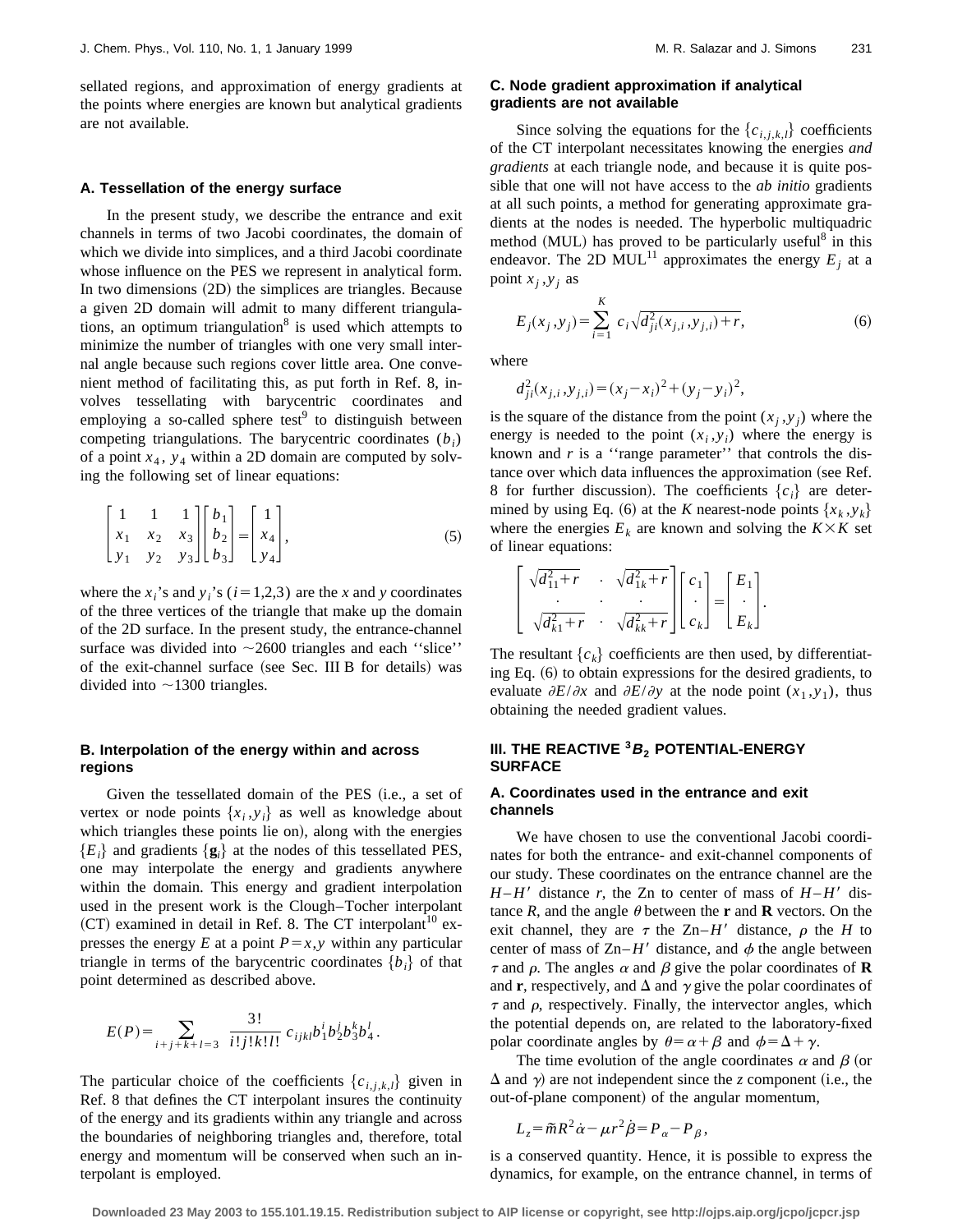a Hamiltonian ( $\mu$  is the H<sub>2</sub>, D<sub>2</sub>, or HD reduced mass and  $\tilde{m}$ is the reduced mass of Zn relative to the diatomic):

$$
H = p_R^2 / 2\tilde{m} + p_r^2 / 2\mu + (L_z - P_\beta)^2 / 2\tilde{m}R^2 + P_\beta^2 / 2\mu r^2 + V,
$$

that determines the time evolution of four coordinates  $(R, r, )$  $\alpha$ , and  $\beta$ ) and three momenta ( $P_R$ ,  $P_r$ , and  $P_\beta$ ). Of course, a similar restriction to four coordinates and three momenta can be achieved for exit-channel dynamics.

In our simulations, we propagated trajectories in Cartesian coordinates (we verified energy and angular momentum conservation) although we expressed the tessellated energy surfaces in terms of the above Jacobi coordinates. In particular, we tessellated the entrance-channel *R* and *r* coordinate space and the exit-channel  $\rho$  and  $\phi$  coordinate space. The  $\theta$ (entrance) and  $\tau$  (exit) dependences of the potential were described by the analytical forms described in the Sec. III B.

#### **B. The entrance- and exit-channel potentials**

#### **1. Entrance channel—Its intrinsic reaction coordinate and the seam connecting to the exit channel**

The *ab initio* PES employed for the simulations of reaction  $(1)$ – $(4)$  is similar but not identical to the surface used in Ref. 7. After examining the MP2 level surface used in our earlier work, we decided that there is reason to be concerned about the use of a single-configuration-based method. Therefore, in this study, the surface was computed at the multiconfigurational self-consistent-field (MCSCF) level of theory. MCSCF theory was employed to facilitate a better treatment of the two dominant electronic configurations that appear with similar amplitudes in regions where the entrance channel and the exit channel connect. The atomic orbital basis reported in Ref. 7, which was shown there to be capable of describing reasonably well the reaction energy profile, was used in this work. However, because the overall reaction exothermicity is not adequately described at the MCSCF level of theory used here, and because we are interested in rotational and vibrational energy disposal (we wanted a surface that reflected proper thermochemistry), we decided to (linearly) scale the MCSCF *ab initio* PESs along the intrinsic reaction coordinate  $(IRC)$  to obtain the correct  $0.25$  eV reaction exothermicity.

In the entrance channel, the IRC follows the welldefined and steep-sided streambed shown in Fig. 2 at large *R* values. As  $R$  decreases, a minimum is passed (corresponding to  $\text{Zn}^*$  weakly bound to an intact  $H_2$  molecule) after which the  $H$ – $H$  bond begins to break (this is what necessitates the use of MCSCF methods), the IRC turns sharply to the right in Fig. 2. Proceeding toward larger *r*, with *R* remaining nearly constant, the IRC approaches the ''seam'' shown as a dark line in Fig. 2.

The seam is *not* simply an arbitrary line dividing what we define as entrance and exit channels. Rather, it marks the region beyond which the asymmetric stretching motion no longer has positive curvature due to second-order Jahn– Teller coupling. Beyond this seam, trajectories no longer experience forces that act to retain both Zn–H bonds; rather, at the seam, the surface undergoes a qualitative change to one where the forces cause one Zn–H bond to spontaneously



FIG. 2. Unscaled MCSCF entrance-channel potential energy surface as a function of Jacobi  $(R,r)$  coordinates. The contour lines are spaced by 0.01 Hartree (0.27 eV) and the zero of energy is the  $\text{Zn}(^{3}P) + \text{H}_{2}$  asymptote. The seam marked by the dark line divides regions where the asymmetric distortion mode is positively curved (left and below the seam) from those where it is unstable. The IRC is shown in the dashed line.

dissociate. This instability of the  $ZnH<sub>2</sub>$  triplet surface makes it, and the subsequent dynamics on it, qualitatively different than what is observed in other  $A + H_2 \rightarrow AH + H$  reactions [e.g., the  $O(^1D) + H_2 \rightarrow OH + H$  reaction,<sup>12</sup> which proceeds through a similar insertive mechanism but via the very deep well on the ground-state surface corresponding to an intact, but highly vibrationally excited,  $H_2O$  molecule.

It should be noted that the geometry in the seam region is much like Breckenridge *et al.* had speculated—the Zn–H bond length is near its equilibrium value (a bit elongated) and the complex clearly has an ''inserted'' shape. Moreover, the H–H bond is nearly fully broken at the seam, as evidenced by the HZnH bond angle of  $\sim 60^{\circ}$ . This point will play an important role in our later interpretation, which assumes that the zero-point energy contained in the  $H_2$ ,  $D_2$ , or HD molecule is released by the time the seam is reached.

As mentioned earlier, the  $\theta$  dependence of the entrancechannel surface is given by an analytical potential. In particular, we chose to represent this dependence in terms of a local quadratic form in terms of cos  $\theta$  (or, equivalently, in terms of the difference between the distances  $\Delta r_{AB}$  and  $\Delta r_{AC}$  between the Zn atom *A* and the two H atoms *B* and *C*):

$$
V(r, R, \theta) = V^{3_{B_2}} \left( r, R, \theta = \frac{\pi}{2} \right) + \frac{1}{4} k(R) (\Delta r_{AB} - \Delta r_{AC})^2.
$$
\n(7)

The asymmetric distortion force constant  $k(R)$ , which depends strongly on location along the IRC, was obtained by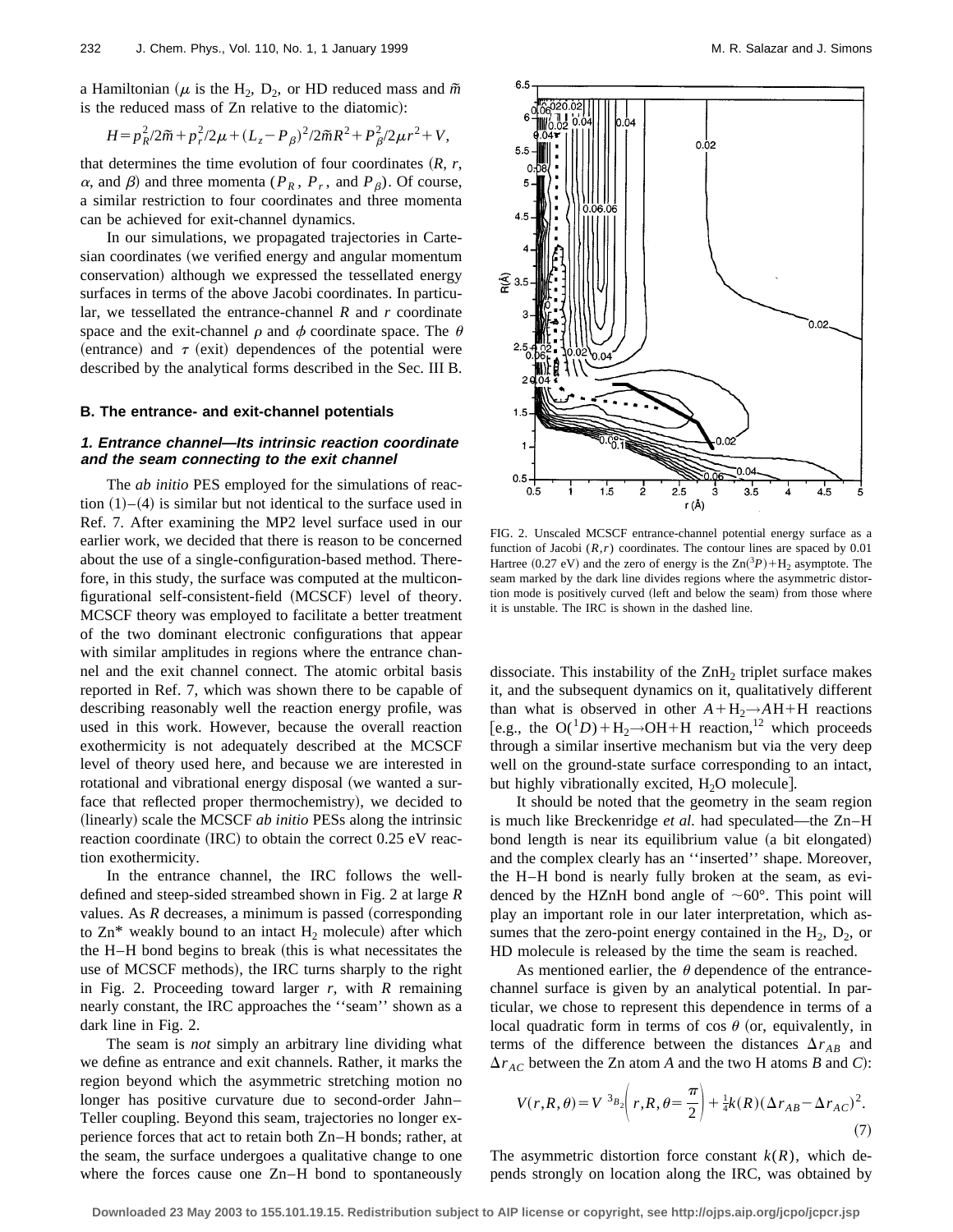

FIG. 3. The asymmetric distortion force constant as a function of *R* along the IRC. The triangle function is used for  $R<1.75$  Å, and the open diamond function is used for  $R > 1.75$  Å. The *ab initio* computed force constants are shown in dots.

carrying out *ab initio* MCSCF Hessian (i.e., analytical curvature) calculations at 40 points along the IRC of the entrance channel. The resulting  $k(R)$  force constant data were then fit to a functional form as shown in Fig. 3.

Clearly, at large *R*, trajectories encounter very weak angular restoring forces consistent with nearly free rotation of the  $H_2$  molecule. As *R* decreases along the IRC, much stronger angular forces arise, with the strongest forces arising near the region in Fig. 2 where the IRC begins to turn sharply to the right. These forces are due to the attractive interaction between the Zn atom's  $4p$  orbital and the H<sub>2</sub> molecule's antibonding  $\sigma_u$  orbital, which prefer to be aligned parallel to one another. When we examine individual trajectories, these strong angular forces are observed to align the  $\text{ZnH}_2$  complex into near  $C_{2v}$  geometries. As *R* decreases further (i.e., as the IRC moves to longer *r* and approaches the seam region shown in Fig. 2), the angular force constant falls off rapidly until, at the seam, it becomes negative, meaning that the complex no longer is stable at  $C_{2v}$  symmetry. Once the seam is crossed,  $k(R)$  goes to zero and the surface becomes unstable to loss of one H atom. From the seam onward, neither the above angle-dependent function nor the tessellated surface depicted in Fig. 2 is used to calculate the PES and its gradients. Rather, we employ new Jacobi coordinates and a PES expressed in terms of these coordinates from the seam onward to products.

# **2. Exit channel**

The exit-channel IRC is shown in Fig. 4, which displays the PES at a value of  $\tau=1.7$  Å as a function of two of the Jacobi coordinates ( $\rho$  and  $\phi$ ). We computed MCSCF energies at a grid of points in  $\rho, \phi$  space with  $\tau$  held fixed at  $\tau$  $=1.7$  Å to generate the 2D slice through the exit-channel energy surface shown in Fig. 4. We repeated this series of calculations at nine different  $\tau$  values ranging from  $\tau$ = 1.4 Å to  $\tau$ = 2.2 Å spaced by 0.10 Å. When propagating trajectories from the entrance to the exit channel a decision must be made when the trajectory reaches the seam. This decision is which of the 2D slices to use in determining the  $\rho$ ,  $\phi$  dependence of the surface. We choose that slice whose  $\tau$  value ( $\tau^{0}$ ) is closest to the value of  $\tau$  realized when the trajectory reaches the seam

$$
V(\rho, \phi, \tau) = V^{3A'}(\rho, \phi, \tau = \tau^0).
$$

The gradients along  $\rho$  and  $\phi$  are then computed using this particular 2D surface (until time evolution of  $\tau$  causes it to achieve a value closer to another slice's  $\tau^0$  value after which that sheet's 2D surface is used). The gradient of the PES along  $\tau$  is approximated by taking the finite difference between the potential at  $(\rho, \phi)$  for exit-channel slices having  $\tau$ values slightly less than and slightly larger than the current sheet's  $\tau^0$  value:

$$
\frac{\partial V}{\partial \tau} = \frac{V^{3_A'}(\rho, \phi, \tau = \tau^i) - V^{3_A'}(\rho, \phi, \tau = \tau^i)}{\tau^i - \tau^i}.
$$

Because the  $\tau$  spacing between sheets is only 0.10 Å, these finite differences are found to yield reasonably smooth changes in the forces along  $\tau$  as evidenced by the lack of any "ierky" behavior in plots of the time dependence of  $\rho$ ,  $\phi$ , and  $\tau$  (see Sec. V A for an example). Moreover, we examined graphs of  $V(\rho, \phi, \tau)$  vs  $\tau$ , obtained from our nine slices, for many asymptotic values of  $\rho$  and  $\phi$ . We found they did not exhibit unusual jerks and that they resemble closely a plot of the Morse potential for an isolated ZnH diatomic molecule.

# **IV. INITIAL CONDITIONS FOR CLASSICAL TRAJECTORIES**

#### **A. Linear coordinates, momenta, and weights**

The initial distance *R* of the Zn atom from the center of mass of the hydrogenic diatomic was taken to be 4.5–5.0 Å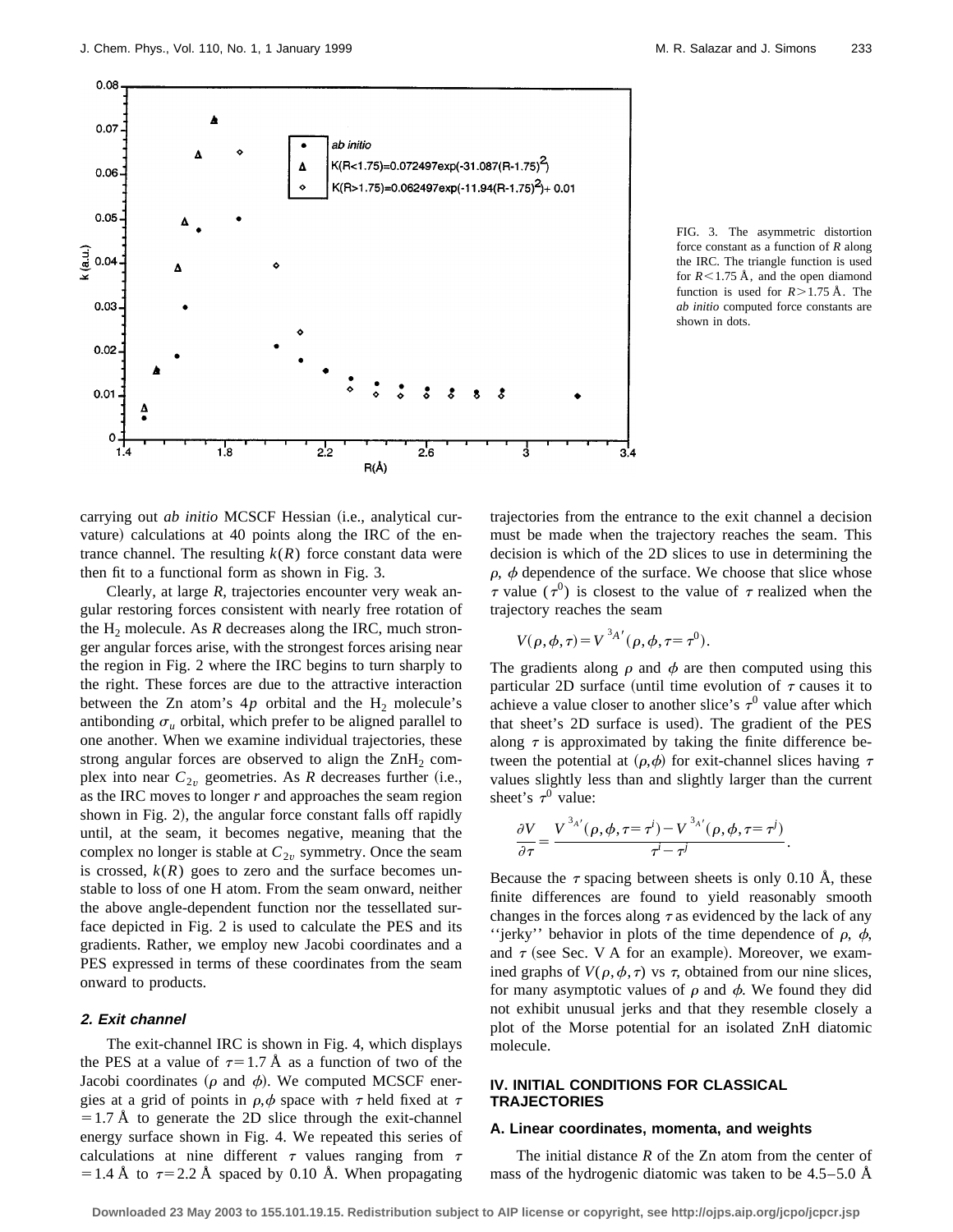

FIG. 4. Exit-channel energy surface for  $\tau=1.7$  Å. The contours are spaced by  $0.01$  Hartree  $(0.27$  eV) and, again, the zero of energy is  $\text{Zn}(^{3}P)+\text{H}_{2}$ . The line is the IRC connecting to the seam on the entrance channel and moving outward to ZnH+H products.

in all trajectories (this is large enough to be in the asymptotic region). The initial relative momentum  $p<sub>R</sub>$  (always negative to simulate a collision) of the Zn and diatomic reactant was obtained from a Maxwell–Boltzmann distribution of speeds at the experimental temperature of 350 K, with weight of  $4\pi(\tilde{m}/2\pi kT)^{3/2}v^2 \exp(-\tilde{m}v^2/2kT)\Delta v$ , where *v* is the relative velocity along *R*.

The initial distance *r* of the hydrogen diatom was sampled over a range between the inner and outer turning points for the diatom in its  $v=0$  vibrational level with a weighing of  $|\psi_{v=0}(r)|^2 \Delta r$ . The initial vibrational momentum  $p_r$  of the diatom was then determined by using the bond length *r* and conservation of energy:

$$
p_r^2/2\mu + V_{\text{HH}}(r) = 1/2\hbar (k/\mu)^{1/2}.
$$

Except at the turning points, both positive and negative values for  $p_r$  were selected, with a separate trajectory run for each case.

#### **B. Angular coordinates, momenta, and weights**

The impact parameter *b* was varied from 0.0 to  $\pm 1.5$  Å in units of 0.3 Å with a weighting factor of  $2\pi b$  db; the maximum impact parameter was determined by examining when the reaction probability decreased sufficiently to ignore larger *b* values. The Zn atom's angular coordinate  $\alpha$  was computed from cos  $\alpha = b/R$ . Each *b* value produces  $\tilde{m} \dot{R} b$  in collisional angular momentum as a contribution to the total initial angular momentum. The velocity corresponding to the angle  $\alpha$  is computed as  $\dot{\alpha} = \dot{R}b/R^2$ .

The initial value of the hydrogen diatom's phase angle  $\beta$ was systematically varied from 0 to  $\pi/2$  for H<sub>2</sub> and D<sub>2</sub> and from 0 to  $\pi$  for HD in units of 15° (these limiting values of the angle  $\beta$  were chosen to avoid redundant simulations). The initial rotational angular velocity  $d\beta/dt$  was obtained from the angular momentum of the hydrogen diatom  $(\mu r^2 d\beta/dt) = \sqrt{J(J+1)}\hbar$  for the diatom in  $J=0, 1, 2$  (for H<sub>2</sub>) and  $J=0, 1, 2$  and 3 (for HD and D<sub>2</sub>) and was allowed to take on both positive and negative projections along the axis perpendicular to the molecular plane. The weight associated with the rotational state was proportional to  $(2J+1)$ exp $[-BJ(J+1)/kT]$ .

Although our methods for choosing initial conditions for our trajectories may not be as efficient as, for example, Monte Carlo sampling or more sophisticated means<sup>13</sup> of discretizing and sampling the ranges of coordinates and momenta values, because we use so many trajectories and because they are, in principle correct, our final results can be trusted.

# **V. RESULTS AND EXPLANATION OF ISOTOPE EFFECTS**

#### **A. Sample trajectory**

A sample reactive trajectory for  $\text{Zn}(3P)$  colliding with  $H<sub>2</sub>$  on the entrance-channel potential detailed above and then moving through the seam to the exit-channel surface $(s)$ , also described above, is shown in Fig. 5. The initial conditions for this trajectory have the Zn atom colliding with the  $H_2$  at the most probable velocity for 350 K, with an impact parameter of 0.6 Å (typical of many reactive trajectories), with the  $H_2$ in the  $J=1$  rotational level, and, of course, with H<sub>2</sub> in its *v*  $=0$  vibrational level. The outcome of this simulation produced a ZnH molecule in  $v=1$  and in the  $N=6$  rotational level.

Although only one trajectory is shown in Fig. 5, it displays characteristics seen in virtually all reactive trajectories that we have examined, and these characteristics weigh heavily on the explanation that we put forth for the unexpected rotational isotope effects (see Sec. V C). Therefore, it is important to discuss some of the behavior seen in this one trajectory.

The time evolution of the H–H coordinate, *r*, and the relative orientation angle  $\theta$  as well as that of the interfrag-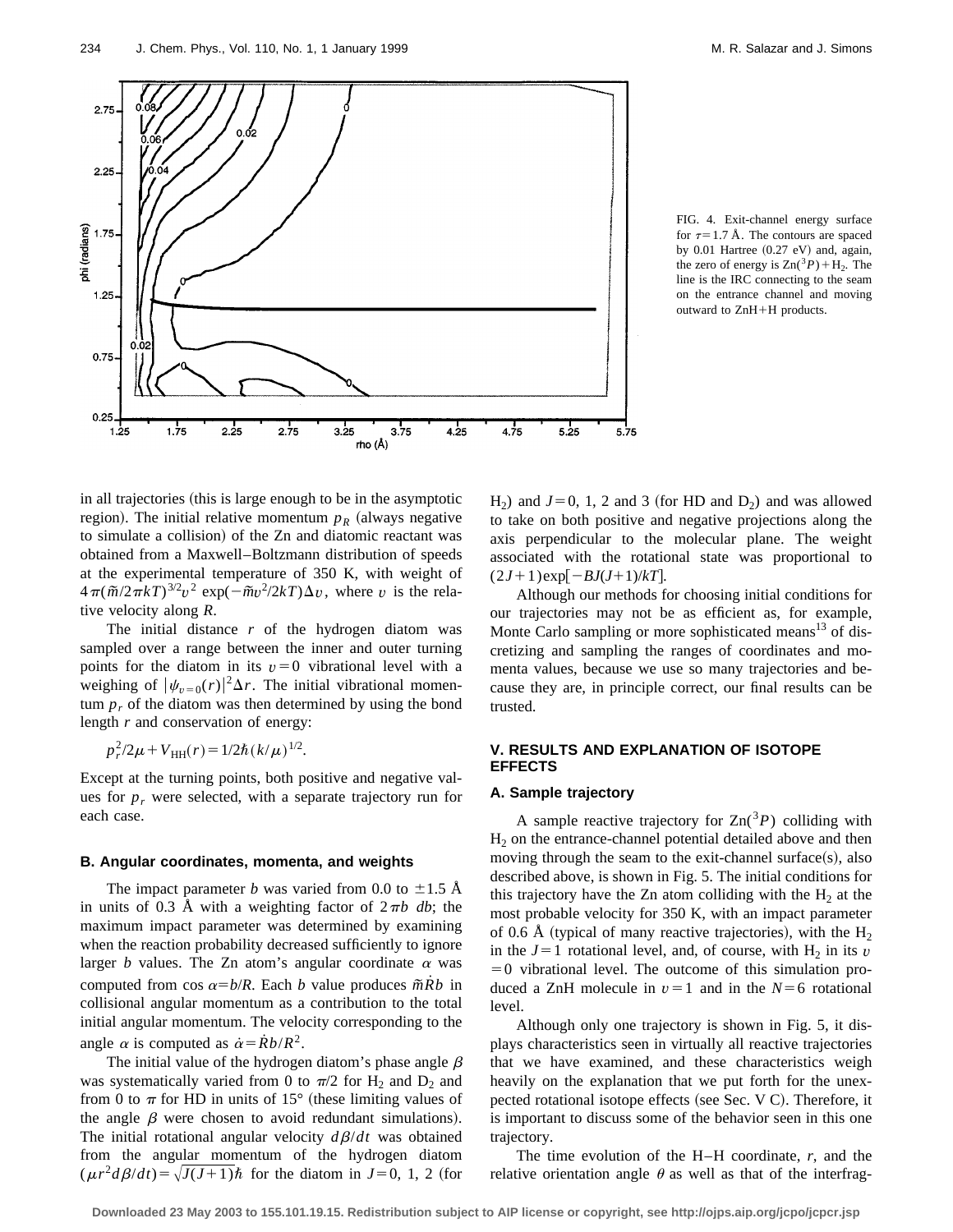

FIG. 5. Plots of *R, r*, and  $\theta$  vs time (in a.u.; 1.0 a.u. = 2.418 89×10<sup>-17</sup> s) up to the seam and then  $\rho$ ,  $\phi$ , and  $\tau$  vs time.

ment distance *R* are shown on the left side of Fig. 5. As the Zn atom begins to interact strongly with the  $H_2$  molecule, at  $\sim t$ =1750 a.u., the H–H bond suddenly begins to lengthen. At this time, the trajectory is starting to move from the entrance valley shown in Fig. 2 (near  $R=1.8$  Å, with the H–H bond still intact at  $r=0.8$  Å) toward the seam region where movement to the exit channel can occur (in Fig. 5, the exit channel is accessed at  $\sim t = 2700$  a.u.). The time evolution of  $\theta = \alpha + \beta$  is characteristic of free rotation (with small  $\dot{\alpha}$ ) until  $\sim t$ =1100 a.u. Beyond  $t$ =1100 a.u.,  $\dot{\alpha}$ , which is negative, becomes large enough to reverse the sign of  $\dot{\theta} = \dot{\alpha}$  $\dot{\beta}$ . As *t* approaches and passes 1750 a.u., forces due to the approaching Zn atom cause  $\theta$  to "lock-in" at near  $C_{2v}$  geometry (i.e.,  $\theta \approx 270^{\circ}$ ) and to change very little with time beyond  $t=2200$  a.u.

Once the seam is reached, *r* is much longer than the equilibrium H–H bond length (so this bond is essentially fully broken) and the  $ZnH<sub>2</sub>$  complex has assumed a triangular ''inserted'' geometry as Breckenridge *et al.* postulated. Moreover, at the seam, the Zn–H distance is close to the equilibrium bond length (1.6 Å) of isolated ZnH  $(X^2\Sigma^+)$ , again as the experimentalists had suggested.

Once on the exit channel, the interfragment distance,  $\rho$ , grows monotonically indicating that the ZnH and H undergo prompt fragmentation, while the Zn–H distance  $\tau$  undergoes oscillation characteristic (at long time) of isolated ZnH vibration  $(n.b., d\tau/dt)$  is *positive* when the exit channel is first accessed). The time dependence of the angle  $\phi$ , which, of course, is related to the *relative* angular momenta of the separating fragments, shows an *initial positive slope*  $(d\phi/dt)$ relates to angular momentum) that *decreases somewhat* as time progresses and seems to reach a constant value at long time. We will have more to say about this angular velocity below in Sec. V D where our model explaining the isotope effects is put forth. For now, suffice it to say that the characteristics detailed above are typical of all reactive trajectories and form much of the basis of our model.

# **B. Simulations' rotational and vibrational population data**

Well over 200 000 trajectories were run to simulate reactions  $(1)$ – $(4)$  using the distributions of initial conditions discussed earlier. In binning the rotational populations, we inferred an *N* value from the total asymptotic rotational energy<sup>14</sup>  $E_{\text{rot}}$  of the product ZnH or ZnD molecule using  $E_{\text{rot}} = N(N+1)$  *B*, where *B* is the rotational constant of the diatomic. This  $N$  (noninteger) value is then rounded to the nearest integer value to permit binning of that trajectory to a particular *N*. We then "smoothed" this distribution [denoted  $P(N)$  to obtain the final distributions  $\overline{P}(N)$  used in subse-

FIG. 6. Rotational populations for ZnH in  $v=0$  produced from  $H_2$  (open circles) and from HD (filled circles). The solid line is our digitization of the experimental ZnH  $v=0$  rotational distribution (from H<sub>2</sub> or from HD).

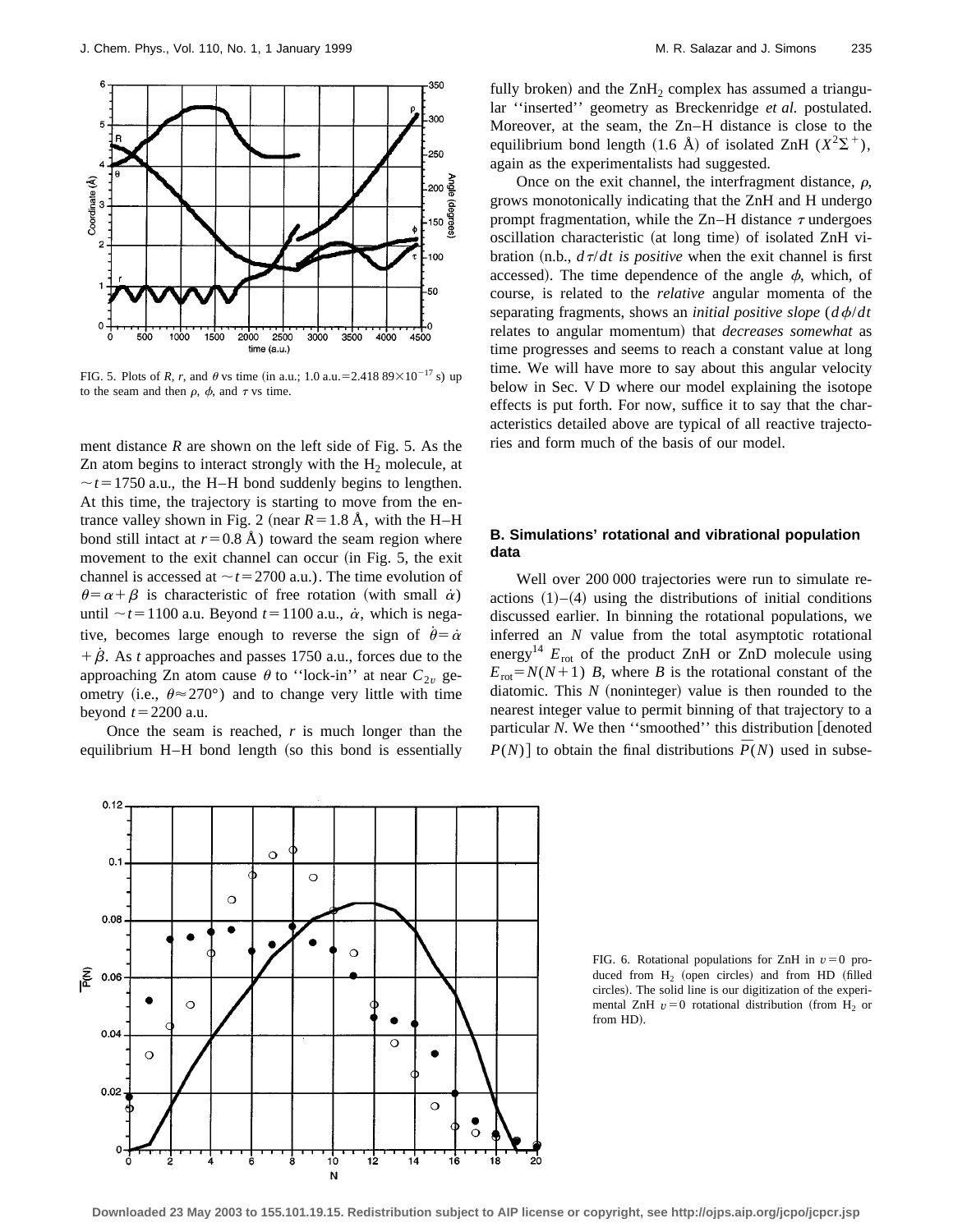

FIG. 7. Rotational populations for ZnH in  $v=1$  produced from  $H_2$  (open boxes) and from HD (filled boxes). The solid line is our digitization of the experimental ZnH  $v=1$  rotational distribution (from H<sub>2</sub> or from HD).

quent analysis. The particular smoothing expression that we used involves defining  $\overline{P}(N) = 1/2 \left[ P(N) + 1/2 \{ P(N-1) \} \right]$  $+P(N+1)\}.$ 

Figures 6 and 7 show the distributions of rotational populations for products in the  $v=0$  and  $v=1$  states of ZnH and Figs. 8 and 9 give the distributions in the  $v=0$ , and *v*  $=1$  states of ZnD, when reactions  $(1)$ – $(4)$  are simulated (*v*  $=$  2 ZnD data are not shown because of poor statistics). As was done for the experimental populations shown in Fig. 1, the distributions were normalized so that the area under each distribution is unity.

## **1. ZnH from <sup>H</sup><sup>2</sup> and from HD**

As seen in Fig. 6, the  $v=0$  ZnH rotational distributions from  $H_2$  and from HD have "cutoff values" (19–20 $\hbar$ ) (i.e., maximum  $N$  values that have any significant population) that are very nearly the same and close to the experimental values  $(19\hbar)$  of Fig. 1. This indicates that the overall exothermicity, which plays a central role in determining these cutoffs, is correctly described in our simulations. Moreover, the maxima in the simulations' probability distributions are similar for ZnH produced either from  $H_2$  or from HD, in line with



FIG. 8. Rotational populations for ZnD in  $v=0$  produced from  $D_2$  (open circles) and from HD (filled circles). The solid line is our digitization of the experimental ZnD  $v=0$  rotational distribution (from D<sub>2</sub> or from HD).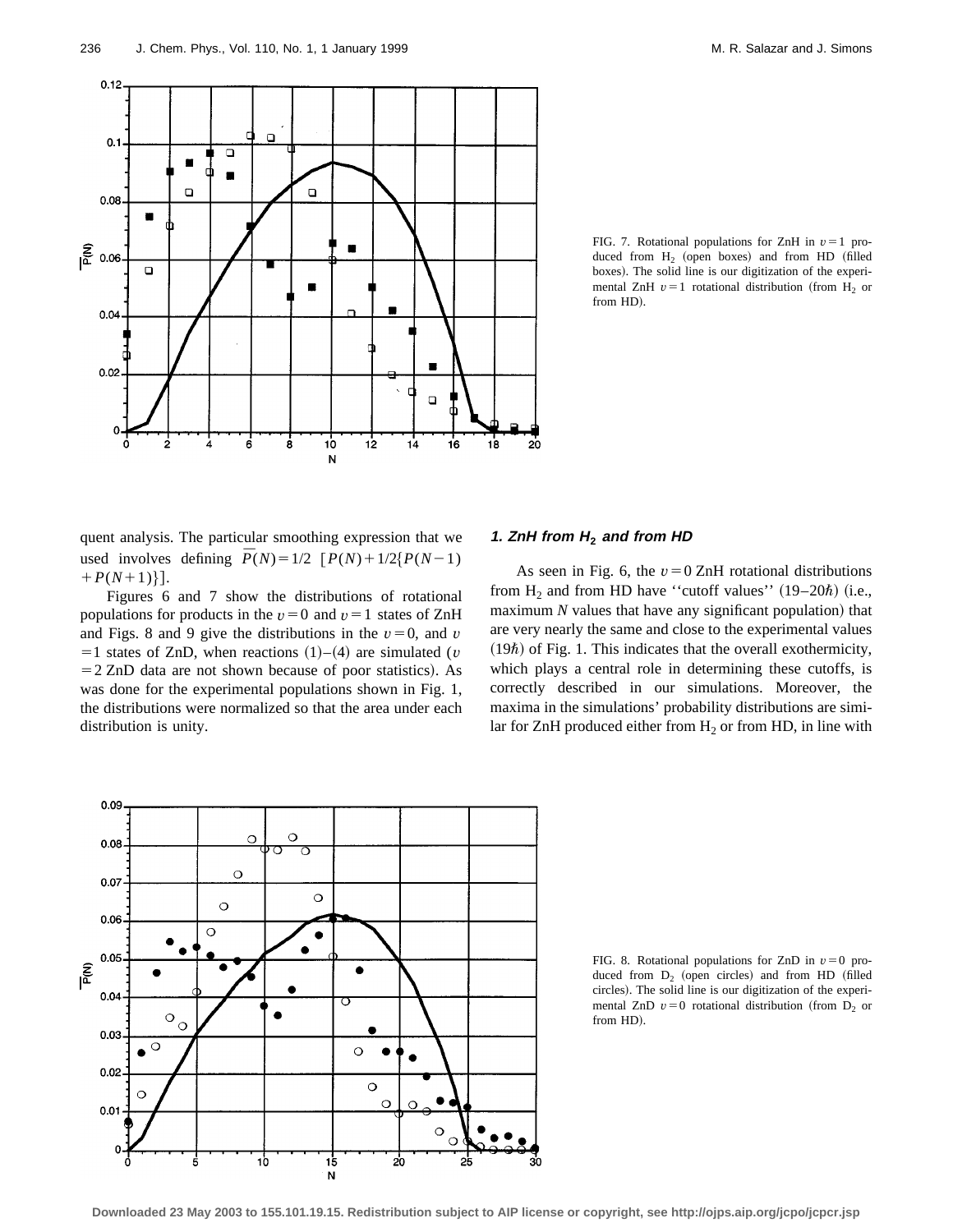

FIG. 9. Rotational populations for ZnD in  $v=1$  produced from  $D_2$  (open boxes) and from HD (filled boxes). The solid line is our digitization of the experimental ZnD  $v=1$  rotational distribution (from D<sub>2</sub> or from HD).

the (surprising) experimental finding. This maximum of  $8\hbar$  is  $3\hbar$  lower than the peak in the experimental plots  $(11\hbar)$ shown in Fig. 1.

The  $v = 1$  ZnH results shown in Fig. 7 have a cutoff in both the  $H_2$  and HD simulations near 18 $\hbar$ , which is in excellent agreement with the experimental result. The peak in the  $v=1$  ZnH rotational distribution lies at  $\sim$ 7 $\hbar$ , which again is  $\sim$ 3 $\hbar$  below the experimental result.

### **2. ZnD from <sup>D</sup><sup>2</sup> and from HD**

The  $v = 0$  ZnD simulation results shown in Fig. 8 show cutoff values of  $\sim$ 25–26 and 26–29 $\hbar$  from D<sub>2</sub> and HD, respectively, while the experimental cutoff for both occurs at  $26\hbar$ . The peaks in the simulations' distributions are difficult to evaluate due to scatter in the data; estimates ranging from 10 to 12 $\hbar$  would be reasonable for ZnD, while the experimental  $v = 0$  ZnD data show a peak at 15 $\hbar$ . The simulations' HD distribution seems to be a bit wider than the  $D_2$  counterpart.

Figure 9 shows the  $v=1$  ZnD simulation results which display cutoffs at  $\sim$ 23–25 $\hbar$  for both the ZnD product from  $D<sub>2</sub>$  and HD, while the experimental results show a cutoff at  $23\hbar$ . The peaks in the distributions from the simulations lie between 6 and  $10\hbar$  while the experimental results show a peak at 11 or  $12\hbar$ .

#### **C. Origins of product angular momentum**

Because our simulated rotational profiles seem to reproduce to a reasonable extent (but not quantitatively) the experimentally observed features that ZnH populations produced in reactions with  $H_2$  and with HD are nearly identical, as are ZnD populations from  $D_2$  and from HD, we decided to interrogate our reactive trajectories in hopes of uncovering the physical origin of this result. Before discussing the result of our interrogations, let us briefly examine various possible sources of product ZnH or ZnD rotational angular momentum. Because total angular momentum is conserved, any found in the ZnH or ZnD products must combine with that taken away by the departing  $H$  or  $D$  atom (i.e., its angular momentum relative to the center of mass of the nascent diatomic) to balance the angular momentum initially present in the collision.

# **1. Rotational, collisional, and electronic angular momenta**

All trajectories begin with angular momentum of three types. The  $H_2$ , HD, or  $D_2$  molecules have rotational angular momentum, but due to Boltzmann populations at the temperature of the experiment, only  $J=0-3$  are significantly populated. So, at most, three units of angular momentum come from this source. The Zn\* atom, which has one unit of electronic angular momentum in its *P* state, collides with the hydrogen molecule over a distribution of impact parameters  $(b)$  and with a distribution of collision speeds  $(v)$  characteristic of 350 K. Using a speed determined at the maximum of the Maxwellian distribution and an impact parameter (*b*  $=0.75$  Å) equal to that for which many trajectories reacted (equal to one half of  $b_{\text{max}}$ ), we compute collisional angular momenta of  $\sim$  4 $\hbar$  for H<sub>2</sub>, 5 $\hbar$  for HD, and 6 $\hbar$  for D<sub>2</sub>.

# **2. Even the most constructive additions of these angular momenta is not enough**

These angular momenta can combine in either a constructive or destructive sense (e.g., if the  $H_2$  is rotating clockwise, the collisional angular momentum may be clockwise or counter clockwise) to produce the total *initial* angular momentum. At most (i.e., for the most constructive case but using the most probable collisional angular momenta), one obtains total initial angular momenta of 7 $\hbar$  for H<sub>2</sub>, 9 $\hbar$  for HD, and 10 $\hbar$  for D<sub>2</sub>, all of which are substantially below the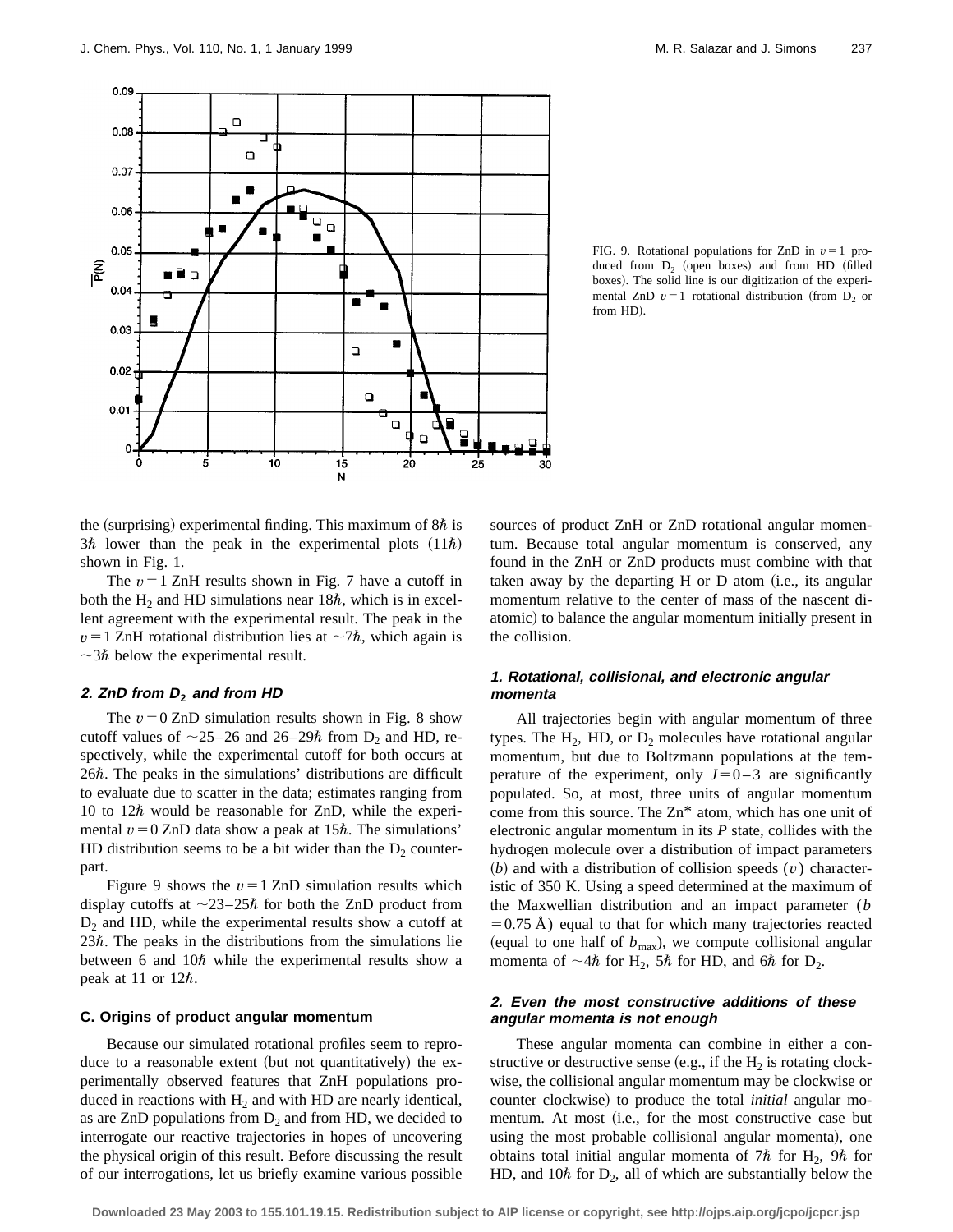angular momenta experimentally observed for the ZnH or ZnD products (see Fig. 1). Hence, *there must be another source of product angular momentum*.

# **3. All of the initial angular momentum cannot end up in the ZnH product's rotation**

What is the fate of the initial angular momentum and what other sources exist? We know from our analysis of reactive trajectories that, in the seam region of the entrancechannel PES, the ZnH<sub>2</sub> moiety is "locked into" a near  $C_{2v}$ geometry. This implies that *all* of the  $\sim$ 7–10 $\hbar$  of initial angular momentum has evolved into rotational angular momentum of the entire  $ZnH_2$  species. If, after crossing the seam, the rotating ZnH<sub>2</sub> suddenly breaks apart into an intact ZnH molecule and a departing H atom, only one half of the *total* angular momentum would be carried off in rotation of the ZnH diatom (because all three atoms rotate about the molecular center of mass with *identical angular velocities*). In the ZnHD case, only one third of the total angular momentum would depart with a nascent ZnH molecule, while two thirds would appear if ZnD is formed. It is experimentally observed that  $ZnH$  produced from  $ZnH<sub>2</sub>$  and from  $ZnHD$  has nearly identical rotational angular momenta, and that ZnH produced from HD does not have only  $\frac{1}{3}/\frac{2}{3} = \frac{1}{2}$  the rotational angular momentum of ZnD from HD. Moreover, as noted in the preceeding paragraph, even all of the angular momentum of the rotating  $ZnH_2$  complex is too small to account for the angular momentum observed in the ZnH or ZnD products. Hence, *there must be more to this story than product deposition of initial collisional-plus-diatom angular momentum*.

# **D. Physical model for (the rest of) the products' angular momentum**

In search of other sources of product angular momentum, we examined the nature of numerous reactive trajectories as they crossed the seam in the entrance-channel PES and observed that:

(1) most of the *internal* motion (i.e., velocity excluding overall rotation) in the ZnHH complex resides in  $dr/dt$  and  $dr/dt$  is positive (due largely to release of the zero-point vibrational energy in the H–H bond that is nearly fully broken when the seam is reached),

 $(2)$   $dR/dt$  is small and can be positive or negative, and  $(3)$   $d\theta/dt$  is small (this is reflective of the HH rotational motion being "locked in"). Using the internal geometry of the collision complex in the seam region (e.g.,  $R=1.6$  Å; *r*  $=$  2.4 Å), and drawing velocity vectors that characterize large *dr*/*dt*, we were able to identify a potential source of significant angular momentum in the diatomic product (see Fig.  $10$ ).

#### **1. Release of zero-point vibrational energy**

Notice that the departing  $H$  atom (the one on the right in Fig. 10) has a large component of its velocity along  $\rho$  consistent with prompt dissociation of the  $ZnH+H$  fragments, and that its component perpendicular to  $\rho$  is such that the angle  $\phi$  increases (i.e.,  $d\phi/dt$  is positive). Also, note that the H atom involved in forming ZnH (the one on the left) has a velocity vector with a large component  $(v_{H,per} = v_H \sin \chi)$ 



FIG. 10. Collision complex as it crosses the seam with large  $dr/dt$  (designated by the velocity arrows on the two separating H atoms, each having velocity  $\frac{1}{2}(dr/dt)$ ).  $\rho$  is the Jacobi coordinate of the exit channel, the distance from the departing H atom to the center of mass of the nascent ZnH.

perpendicular to the Zn–H axis whose length is  $\tau$ . This velocity vector can generate angular momentum equal to  $\mu_{\text{ZnH}}\tau v_{H,\text{per}}$ . Thus, our proposal for the source of the additional angular momentum in the diatomic products is this velocity of the separating H atoms that is converted both into relative velocity of separation (for the departing H) and ZnH rotation (for the other H).

Continuing to examine the above model, we speculate that the source of most of the velocity *dr*/*dt* is the release of zero-point energy in the H–H molecule which, upon reaching the seam region, has its bond nearly broken. If this is the case, we should have  $dr/dt = (2\Delta E/\mu)^{1/2}$  with  $\Delta E$  $=1/2\hbar (k/\mu)^{1/2}$ , the zero-point energy. So, *dr/dt* should be proportional to  $\mu^{-3/4}$ . In the homonuclear cases, H<sub>2</sub> and D<sub>2</sub>, the velocity of the H or D atom is  $\frac{1}{2}dr/dt$ , but in the HD case, the H atom's velocity is  $\frac{2}{3}dr/dt$  and the D atom's velocity is  $\frac{1}{3}dr/dt$ . Combining these facts, we can express hydrogen isotopic mass dependence of the rotational angular momentum in terms of the equation:

# $L_z = \mu_{\text{Zn.H/D}} \tau v_{\text{HD}} \sin \chi$ .

Recalling that  $v_{H/D}$  is proportional to  $(\mu_{HH/HD/DD})^{-3/4}$  and that *v* is  $\frac{1}{2}dr/dt$  for HH and for DD but involves  $\frac{1}{3}dr/dt$  and  $\frac{2}{3}dr/dt$  for HD, we gen compute the retational engular me.  $\frac{2}{3}dr/dt$  for HD, we can compute the rotational angular momenta appropriate to the four isotopic cases. These predictions (which of course provide a single value for each isotopic case, and thus relate most likely to the peaks in the distributions) are summarized in Table I.

The physical model in which the zero-point energy of the  $H_2$ ,  $D_2$ , or HD molecule is converted into relative motion (outward) in the  $r$  coordinate, which then generates torque on the newly formed ZnH or ZnD bond axis to generate (a major portion of) the products' rotational angular momentum, suggests according to Table I that the ZnH rotational angular momentum should be nearly the same (with

TABLE I. Predicted *L<sub>z</sub>* values for four isotopic cases showing isotope mass dependence.

| Isotopic case  | $L_z \propto (1/2, 1/3, 2/3) \mu_{\text{Zn,H/D}} \mu^{-3/4}$ HH/DD/HD | Numerical<br>value <sup>a</sup> of $L_z$ |
|----------------|-----------------------------------------------------------------------|------------------------------------------|
| ZnH from $H_2$ | $1/2(1)(2)^{3/4}=0.84$                                                | $13\hbar$                                |
| ZnH from HD    | $2/3(1)(3/2)^{3/4}=0.90$                                              | 14h                                      |
| ZnD from $D_2$ | $1/2(2)(1)^{3/4} = 1.0$                                               | $15\hbar$                                |
| ZnD from HD    | $1/3(2)(3/2)^{3/4}=0.90$                                              | 14h                                      |

<sup>a</sup>Computed using  $L_z = \mu_{\text{Zn},\text{HD}} \tau v_{\text{HD}} \sin \chi$  with the velocity obtained from the release of zero-point vibrational energy.

**Downloaded 23 May 2003 to 155.101.19.15. Redistribution subject to AIP license or copyright, see http://ojps.aip.org/jcpo/jcpcr.jsp**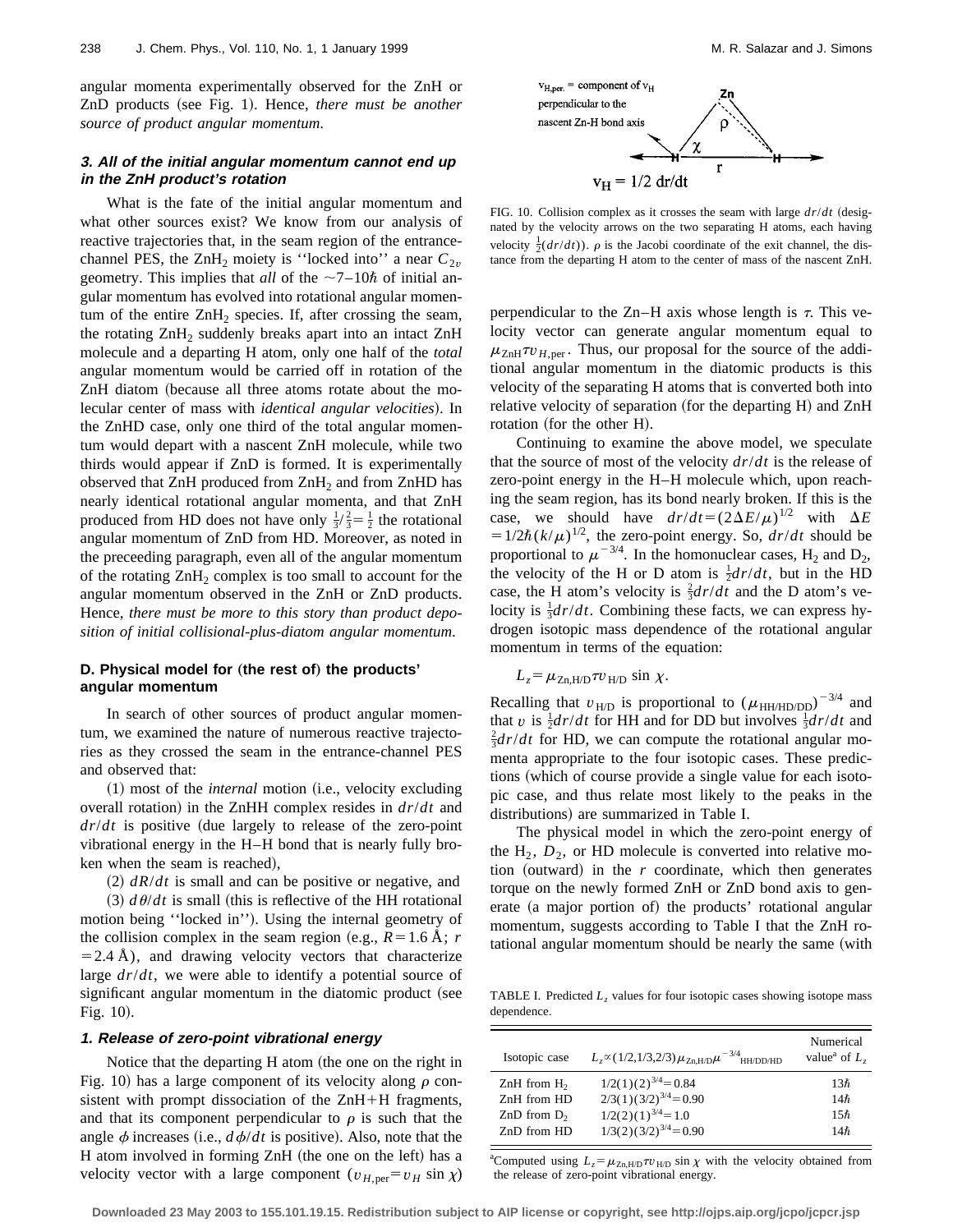

FIG. 11. Rotational populations for ZnH produced from  $H<sub>2</sub>$  (open circles) and from HD (filled circles) in the seam region.

a ratio of  $0.84/0.90=0.93$ ) when H<sub>2</sub> or HD is the reactant. Likewise, the rotational angular momentum of ZnD from HD and from  $D_2$  should be nearly the same (with a ratio of  $0.90/1.0=0.90$ . In both cases, the case in which D is the departing atom should produce the (slightly) hotter rotational profile in the diatomic.

#### **2. Combining all sources of angular momentum**

In summary, the following major generators of angular momentum have been identified:  $(a)$  the collisional angular momentum and the 1 $\hbar$  contributed by the Zn\* atom (5–7 $\hbar$ ), (b) the initial rotational angular momentum of the hydrogenic diatomic  $(0-3\hbar)$ , (c) and the release of zero-point energy into torque of the nascent ZnH or ZnD  $(13-15\hbar)$ . All of these sources of angular momentum can add constructively or destructively. For example, if the ZnHH complex shown in Fig. 10 were rotating *clockwise* with  $7\hbar$  of angular momentum (of which  $3.5\hbar$  would end up in the nascent ZnH), release of zero-point energy would *increase* to  $\sim$ 16.5 $\hbar$  $(=3.5\hbar+13\hbar)$  the rotational angular momentum in the ZnH fragment. In contrast, if the ZnHH complex were rotating *counter clockwise* with 7 $\hbar$  of angular momentum, release of zero-point energy would produce ZnH rotating with  $13\hbar$  $-3.5\hbar = 10.5\hbar$  of angular momentum.

The overall result of combining these three sources of angular momentum is (a) a *distribution* of angular momenta in the ("locked") ZnHH (or ZnDD or ZnHD) complex of  $\sim$ 2 $\hbar$ -10 $\hbar$  of which 1/2, 1/3, or 2/3 is available to the ZnH or ZnD product molecule (so, only  $1-7\hbar$  of product rotation arises from this source), and (b) an *additional* amount of product molecule angular momentum of  $\sim$ 13–15 $\hbar$  generated by release of zero-point energy, which can combine constructively or destructively with the angular momentum of source *a*. The net result is a wide distribution of rotational energies in the ZnH or ZnD products, but a distribution that has a major contribution from the angular momentum generated by release of zero-point energy.

# **3. Computer simulation test of the zero-point energy release model**

To further test the primary hypotheses on which the above model is based, we examined, for the same ensemble of reactive trajectories used to generate the rotational profiles shown earlier, the angular momentum of the ZnH and ZnD at the moment the trajectory first accesses the exit-channel PES  $(i.e., once the seem shown in Fig. 2 is first crossed). Figures$ 11 and 12 show these distributions for ZnH and ZnD, respectively. These distributions are not vibrational-state resolved. That is, they include contributions from all vibrational states



FIG. 12. Rotational populations for ZnD produced from  $D_2$  (open circles) and from HD (filled circles) in the seam region.